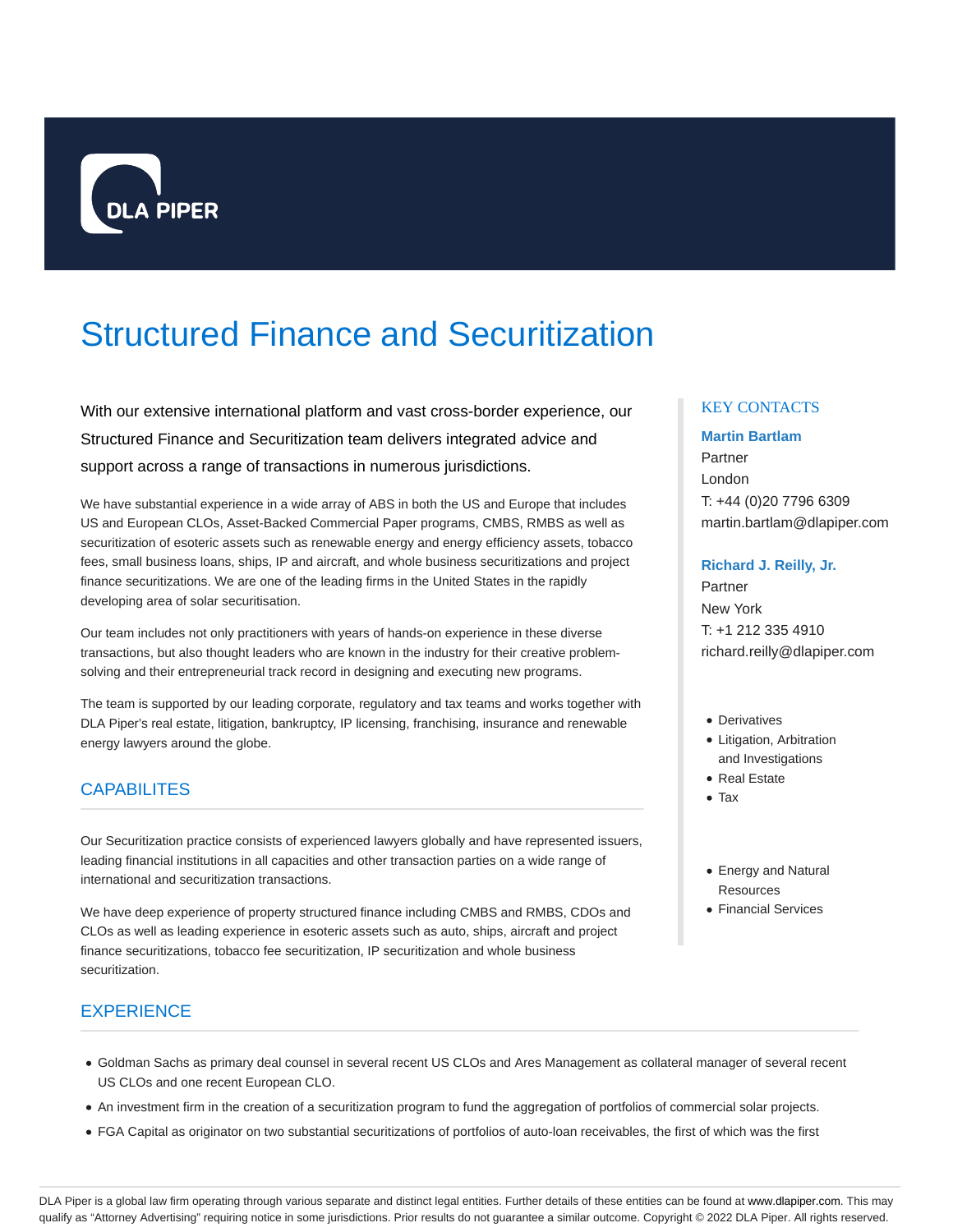transaction in the UK to be issued under the Prime Collateralised Securities ("PCS") initiative (an initiative backed by, among others, the Bank of England and the European Central Bank to define and promote standards of 'best practice' in the asset backed market). The transaction was structured to permit the senior notes to be recognized as eligible collateral for credit operations within the European Central Bank and for the purposes of the Bank of England's Discount Window Facility. The transaction was documented using the Bank of England recommended format for UK Auto Loan Transactions. The latter deal involved the securitization of over £1.3 million in auto loan receivables through a loan note facility provided by way of a multi-bank revolving structure.

- UniCredit as the arrangers on a highly structured synthetic securitization by the bank in respect of a portfolio of around €1 billion in loan assets. The structure involved the issue of floating rate credit enhancement notes meeting significant risk transfer requirements to achieve regulatory capital reductions with the Bank of Italy.
- Created the legal architecture for a national program for securitizing legal fees awarded to outside counsel in the landmark multi-state tobacco settlement, which resulted in aggregate fee awards of over US\$14 billion. Served as transaction counsel on a series of securitizations under the program aggregating over US\$5 billion of notional legal fee amount. Underwriting firms included Deutsche Bank Securities, Lehman Brothers and UBS. The first transaction closed under this program, Litigation Settlement Monetized Fee Trust I™, was a multi-borrower transaction named Asset-Backed Securities Deal of the Year for 2001 by International Securitization Report.
- Banco Santander S.A. on the issue by Besaya ECA Limited of US\$470 million secured variable rate notes due 2016 listed on the Irish Stock Exchange. The transaction involved the securitization of a portfolio of international export credit loans.
- Oxford Finance, LLC in the collapsing of an existing securitization of life science loans into a new securitization issuance.
- Dignity plc on the issue of notes in connection with its whole business securitization tap, the proceeds of which would be used to fund the acquisition of a large group of funeral businesses. The securitization involved the issue by Dignity Finance plc of (in total) £50,250,000 Class A Secured 6.310 per cent Notes due 2023 and £40,750,000 Class B Secured 8.151 per cent Notes due 2031.
- Blackstone on its purchase of a large portfolio of commercial real estate loans (with a face value in excess of £1.3 billion) from The Royal Bank of Scotland. This transaction involved a joint venture purchaser, as well as senior financing provided by the seller, which was subsequently securitized. The assets in this portfolio are secured by properties located throughout the United Kingdom.
- CAN Capital, a leading provider of small business loans and merchant cash advances, as deal counsel in a complex securitization of small business loans and merchant cash advances.

## INSIGHTS

## **Publications**

**For funds participating in commodities markets: Understanding pool operator and commodity trading advisor registration**

#### 8 June 2022

As commodities markets present more investment opportunities and investors enter these markets or expand their activities in the commodities markets, it is important for funds to understand the CFTC regulations applicable to CPOs and CTAs.

**SEC proposes rules affecting share repurchases**

## 11 January 2022

The SEC says the proposed rules are intended to reduce "information asymmetries" between issuers and investors.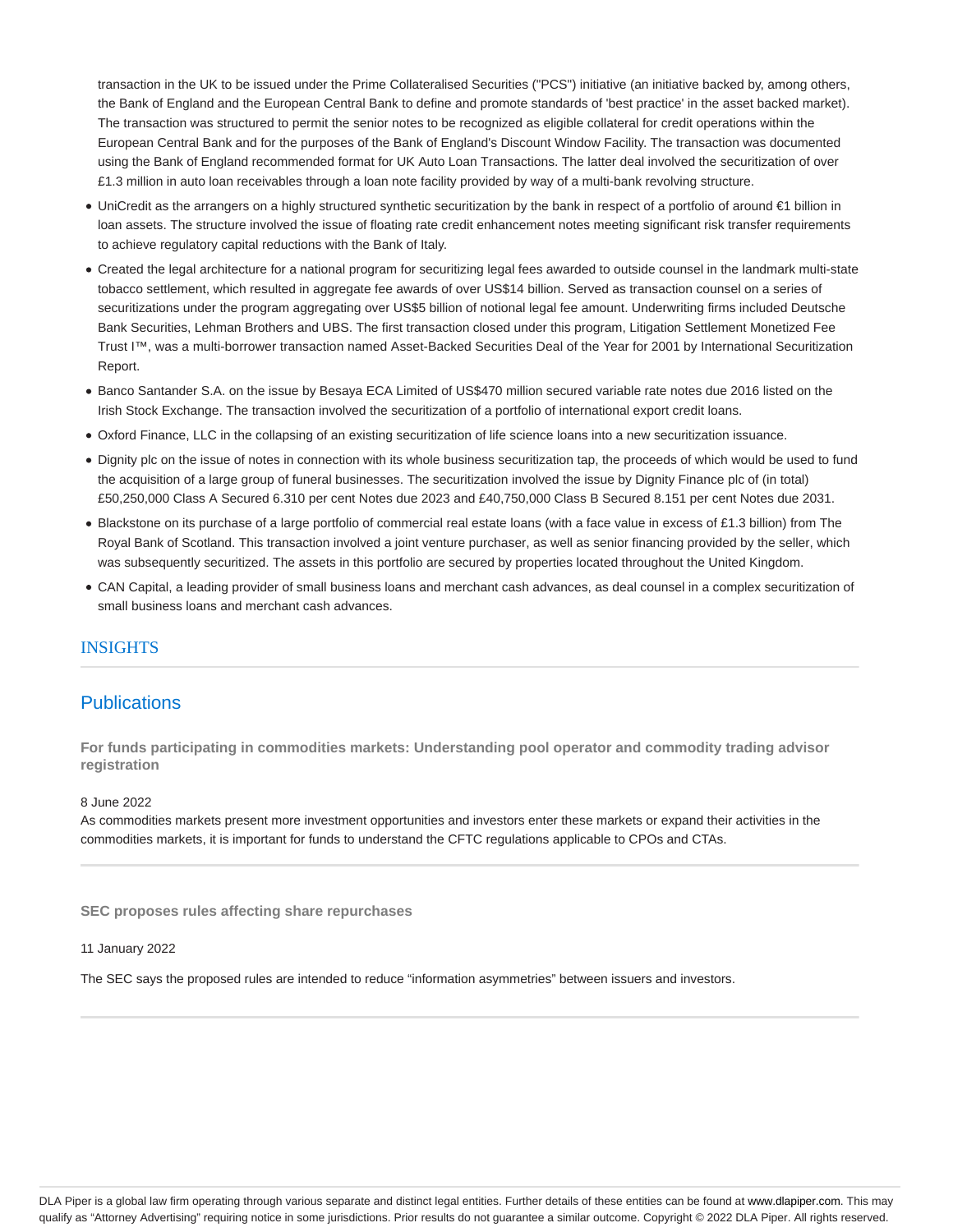**DLA Piper's global CLO team sponsors the new edition of Creditflux's Guide to CLOs**

## 3 November 2021

We are delighted to announce that DLA Piper has sponsored the 2nd edition of Creditflux's 'Guide to CLOs', a fully updated and accessible, comprehensive resource on the market for collateralized loan obligations.

**Brexit - impacts and changes for securitisations in the UK and Europe**

#### 29 January 2021

Securitisation remains one of the most effective and efficient forms of financing to support business growth and development. In spite of years of regulatory interference, delay and badly developed regulation the market continues to operate, admittedly at significantly reduced levels. The UK now has the opportunity to re-establish a securitisation regulatory regime that is effective and more appropriate to the risk and structures involved. This is however likely to be some way off as participants initially continue to operate within the current regulatory framework.

#### **Non-performing loans - new EU measures**

#### 22 December 2021

On 9 December 2020 the negotiators from the Economic and Monetary Affairs Committee and the European Council reached agreement on amendments to the Capital Requirements Regulation and the Securitisation Regulation (the Regulations). On 15 December, the European Council issued the final compromise text to the Permanent Representatives Committee. The formal adoption of the final texts is targeted for February 2021. Under the terms of the Withdrawal Agreement between the UK and the EU, any EU law that is legally binding at the end of the transition period (31 December 2020) will continue to apply in the UK after that date. We await confirmation on whether these amendments (or a version of these amendments) will be adopted in the UK.

**Assessing ESG factors in the energy sector**

## 27 October 2020 ESG HANDBOOKS AND GUIDES

A reference tool for energy companies as they discuss and refine their ESG programs.

**CFTC final cross-border rule replaces cross-border guidance**

3 September 2020 The Final Rules establish a standard of review that the CFTC will apply to comparability determinations that emphasizes a holistic, outcomes-based approach.

**Interval Funds - at the Intersection of Liquidity, Transparency, and Valuation**

## 1 MAR 2017

What can interval funds do that other pooled investment vehicles in the marketplace cannot do (or must do differently)?

**Global Financial Markets Insight - Issue 10, 2016**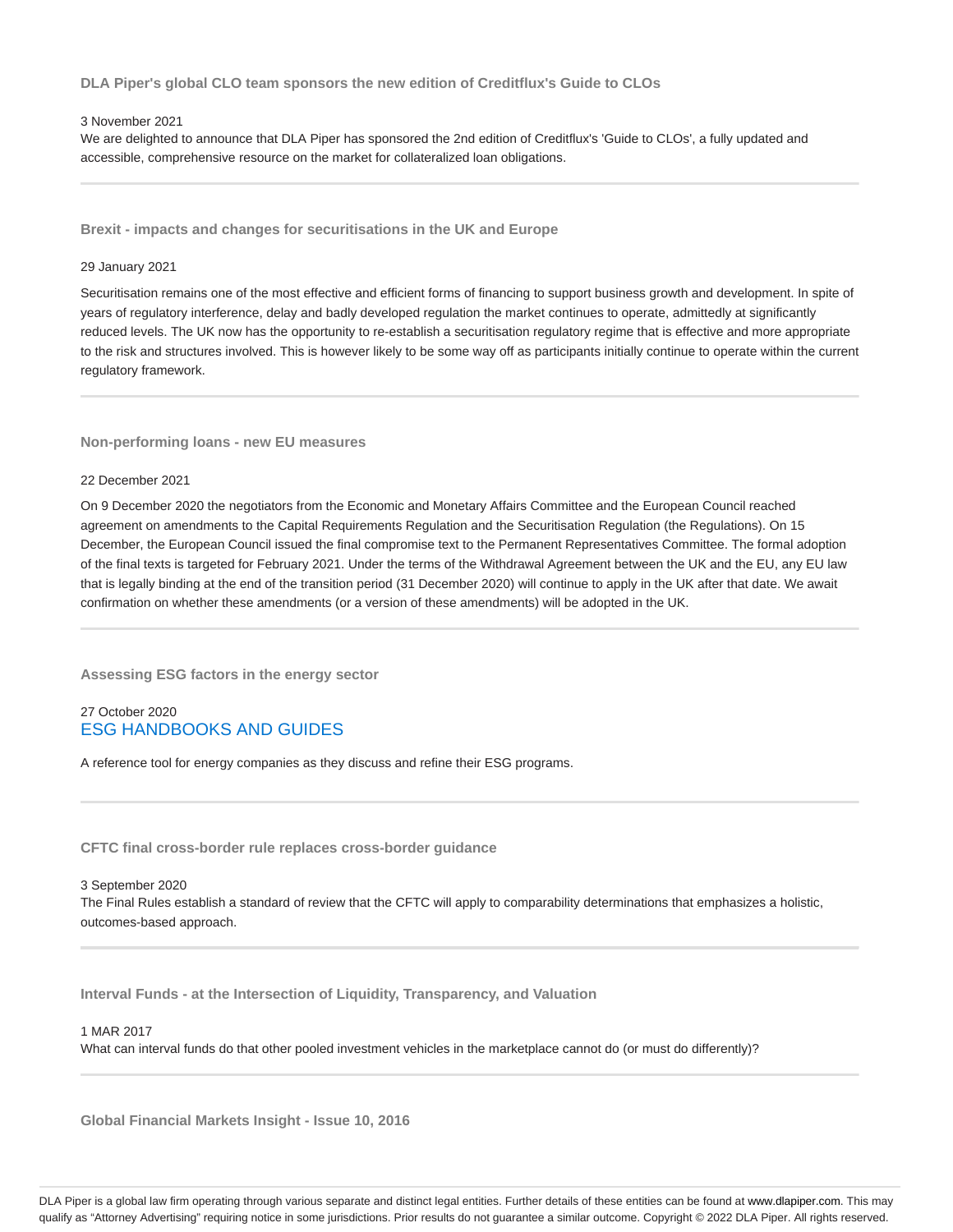## 28 JUL 2016 FINANCE AND MARKETS GLOBAL INSIGHT

On 23 June 2016, the UK electorate voted to leave the European Union in a so-called Brexit referendum. The exit result was a surprise for many working in the finance sector. The change will impact the position of the UK under critical legislation such as the Capital Requirements Regulation, European Market Infrastructure Regulation, Market Abuse Regulation and many other Regulations and Treaties applicable in the UK. We will also see a change as to the role of the UK in significant market initiatives such as the Capital Markets Union. It is likely that these changes will present both threats and opportunities. Until policy is clearer, we will comment on some of the existing challenges caused by EMIR and similar EU Regulations.

**CFTC approves final cross-border guidance of the swap provisions of the Dodd-Frank Act**

12 JUL 2013

The Final Guidance aims to set forth the CFTC's policy on the application of the swap provisions of the Commodities Exchange Act to cross-border activities

**European Commission and CFTC announce a path forward on cross-border regulation of OTC derivatives**

11 JUL 2013 A high-level joint understanding

**With long-awaited trading rules, SEC positions itself as an extraterritorial regulator**

6 MAR 2013

**How are the US & EU reforming the rating agencies?**

14 Aug 2012

**Would registration with the SEC harm US private equity advisors' global competitiveness?**

22 Mar 2012

**Did Dodd-Frank hit or miss the securitization bull's eye?**

29 Feb 2012

# **Events**

# Previous

**Creditflux CLO Symposium 2022 - Connecting the US and European CLO community**

DLA Piper is a global law firm operating through various separate and distinct legal entities. Further details of these entities can be found at www.dlapiper.com. This may qualify as "Attorney Advertising" requiring notice in some jurisdictions. Prior results do not guarantee a similar outcome. Copyright @ 2022 DLA Piper. All rights reserved.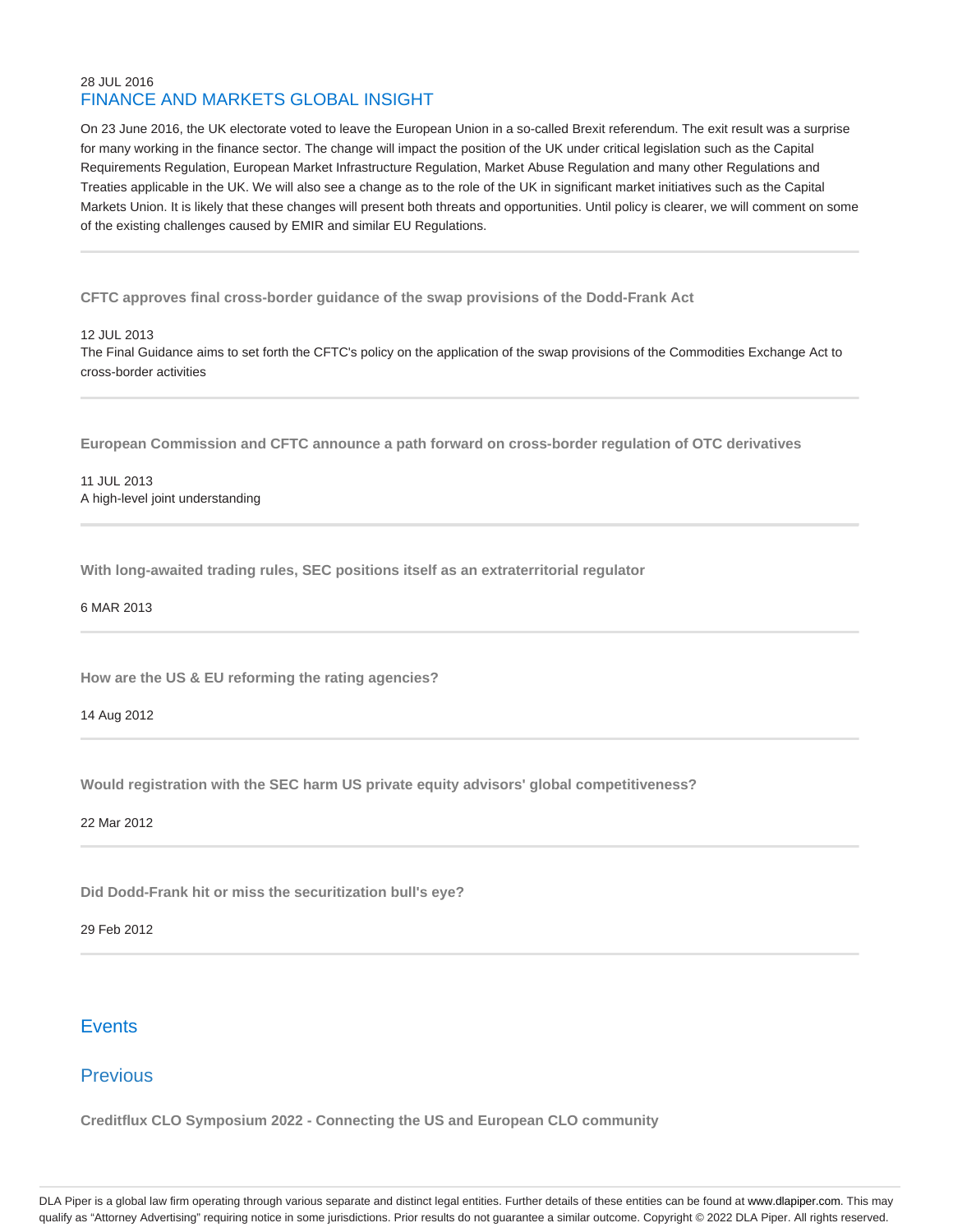**Fireside chat: Dispatches from the CLO trenches**

29 March 2022 | 10:10 - 10:30 EDT New York

**CLO Symposium 2021**

9 September 2021 | 11:00 - 12:00 ET **Webinar** 

**Creditflux CLO Market Update**

10 February 2021 | 10:00 - 12:30 ET Webinar

**Creditflux CLO Investor Summit**

12-13 November 2020 **Webinar** 

**Investors' and Issuers' Perspective**

29 September 2020 | 11:00 - 12:00 ET **Webinar** 

**Creditflux CLO Symposium**

8 September 2020 | 10:00 - 11:00 ET Webinar

# **NEWS**

**DLA Piper adds securities partner Grant Buerstetta to its New York City office**

1 June 2022

DLA Piper is expanding its Finance practice with the arrival of Grant Buerstetta as partner in the firm's New York City office. Buerstetta will be a member of the Finance practice's Structured Finance subgroup.

DLA Piper is a global law firm operating through various separate and distinct legal entities. Further details of these entities can be found at www.dlapiper.com. This may qualify as "Attorney Advertising" requiring notice in some jurisdictions. Prior results do not guarantee a similar outcome. Copyright © 2022 DLA Piper. All rights reserved.